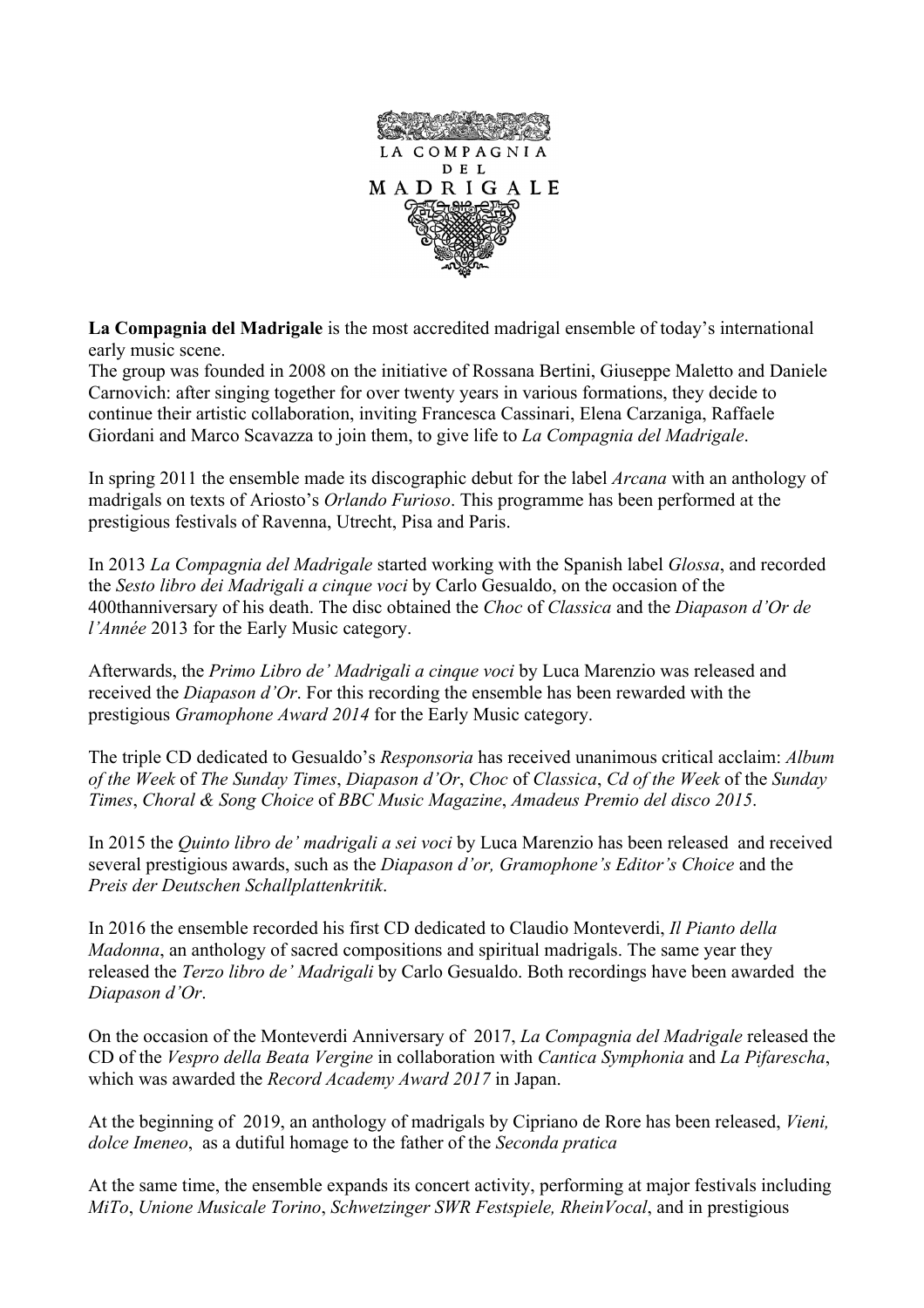concert halls such as *Wigmore Hall, Kölner Philharmonie, Essen Philarmonie, Victoria Hall* in Geneve, *Musée d'Orsay* in Paris, *Pontificio Istituto di Musica Sacra* in Rome.

*La Compagnia* has to its credit several prestigious collaborations with Diego Fasolis at the RSI *Radio Television of the Italian Switzerland* (Orazio Vecchi's *L'Amfiparnaso* and G.P. Palestrina's Primo Libro di Madrigali) and with Skip Sempé and *Capriccio Stravagante* (music of William Byrd, performed in Paris and Utrecht)

The ensemble has been invited to the *XVIII Europa Cantat* in Turin, where it has held a workshop about Monteverdi's madrigal interpretation for a wide group of singers from all over the world.

Future projects will see *La Compagnia del Madrigale* engaged in the recording of the complete works of Carlo Gesualdo, together with a choice of the best madrigals written by coeval Neapolitan composers which were influenced by his style.

Moreover, the group is working in collaboration with leading figures of Italian culture, with the purpose to create historical-musical "tales" centered on the three great epics of the 16thcentury, *L'Orlando Furioso, La Gerusalemme Liberata ed Il Pastor fido*, as well as on particularly significant biographical aspects of the life and work of distinguished madrigal composers and renaissance writers.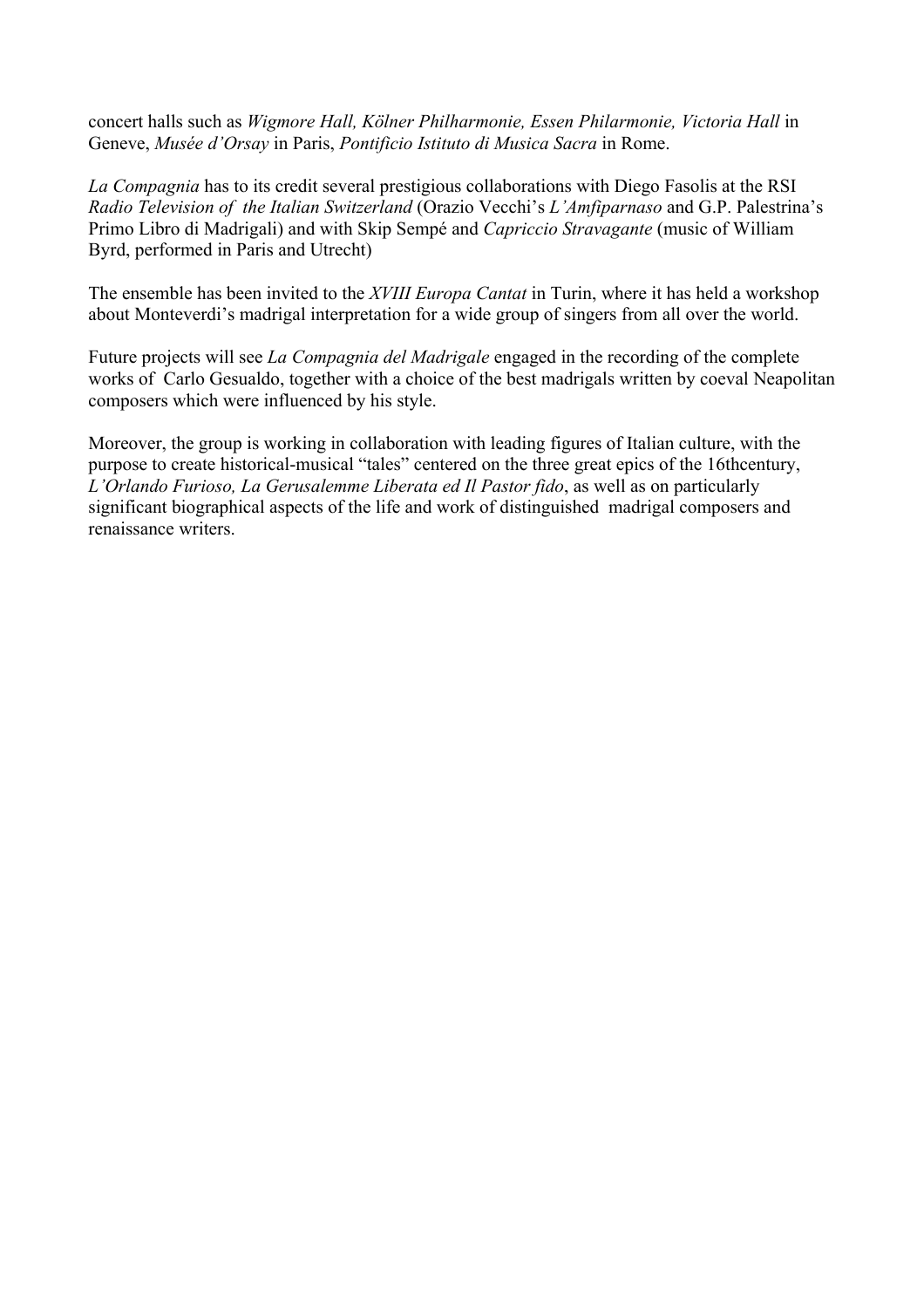# il POMO D'ORO

# BIOGRAPHIE

L'ensemble il pomo d'oro a été fondé en 2012. Il se caractérise par une interprétation authentique et dynamique d'opéras et d'œuvres instrumentales de la période baroque et classique. Les musiciens sont tous des spécialistes reconnus et comptent parmi les meilleurs dans le domaine de la pratique de l'interprétation historique. L'ensemble a jusqu'à présent travaillé avec les chefs d'orchestre Riccardo Minasi, Maxim Emelyanychev, Stefano Montanari, George Petrou, Enrico Onofri et Francesco Corti. Le concertiste Zefira Valova dirige l'orchestre dans divers projets. Depuis 2016, Maxim Emelyanychev est son chef principal et depuis 2019, Francesco Corti est le principal chef invité.

Il pomo d'oro est un invité régulier de prestigieuses salles de concert et festivals dans toute l'Europe. Après le succès mondial de l'émission "In War and Peace" avec Joyce DiDonato, il pomo d'oro et Maxim Emelyanychev présenteront en 2020 la nouvelle émission *My favorite things* avec la Mezzosoprano américaine.

La discographie d'il pomo d'oro comprend plusieurs enregistrements d'opéra : *Agrippina*, *Serse*, *Tamerlano*, *Partenope* et *Ottone* de G. F. Handel, *Catone in Utica* de Leonardo Vinci et *La Doriclea* d'Alessandro Stradella. Il présente des récitals avec les contre-ténors Jakub Józef Orliński, Franco Fagioli, Max Emanuel Cencic et Xavier Sabata, avec les mezzosopranos Ann Hallenberg et Joyce DiDonato et avec les sopranos Francesca Aspromonte et Emöke Barath. Parmi les albums instrumentaux, les enregistrements des concertos pour violon et clavecin de Haydn ainsi qu'un album pour violoncelle avec Edgar Moreau ont reçu des Echo Klassik Awards en 2016. D'autres enregistrements instrumentaux sont consacrés aux concertos pour violon et aux concertos pour clavecin de J.S. Bach, avec Shunske Sato et Francesco Corti comme solistes, et aux concertos virtuoses pour violon avec Dmitry Sinkonvsky.

Les nouveautés en 2021 étaient les concertos pour clavecin de Bach vol.2 avec Francesco Corti, les récitals avec Lisette Oropesa (airs de concert de Mozart) et Jakub Józef Orliński (*Anima Aeterna*). En 2022, plusieurs sorties sont programmées, dont le nouveau récital avec Joyce DiDonato, *Eden*.

En 2019, les albums *Anima Sacra* avec Jakub Józef Orliński et *Voglio Cantar* avec la soprano Emöke Barath ont reçu le prestigieux prix Opus-Klassik, et l'enregistrement *Serse* de G.F. Handel, dirigé par Maxim Emelyanychev, a reçu l'important "Abbiato del Disco" italien. En 2018, l'enregistrement de l'opéra *La Doriclea* d'Alessandro Stradella, dirigé par Andrea di Carlo, a reçu l'important «Preis der Deutschen Schallplattenkritik». *Virtuosissimo* avec Dmitry Sinkovsky, sorti en 2019, a reçu un Diapason d'Or.

Il pomo d'oro est l'ambassadeur officiel d'El Sistema Grèce, un projet humanitaire visant à offrir une éducation musicale gratuite aux enfants des camps de réfugiés grecs. Il pomo d'oro donne régulièrement des concerts caritatifs et propose des ateliers et des cours de musique selon la méthode El Sistema dans divers camps de réfugiés en Grèce.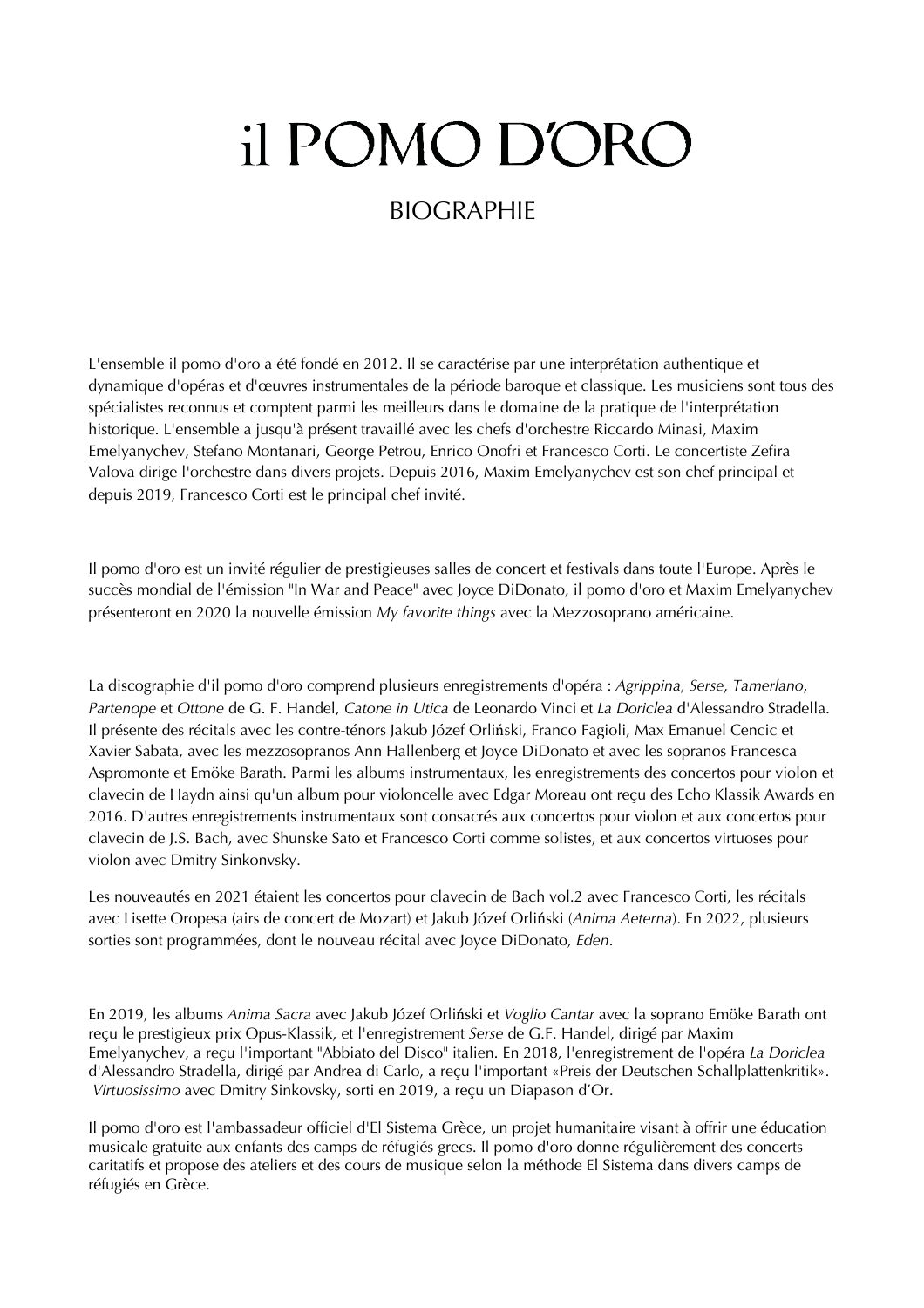Le nom de l'ensemble il pomo d'oro fait référence à l'opéra d'Antonio Cesti de l'année 1666. Composé pour les célébrations du mariage de l'empereur Léopold Ier et Marguerite Teresa d'Espagne, *Il Pomo d'Oro* était probablement l'un des plus grands, des plus chers et des productions d'opéra les plus spectaculaires de l'histoire encore jeune du genre. 24 scénographies différentes, un horse-ballet de 300 chevaux, un feu d'artifice de 73 000 fusées, de nombreux «effets spéciaux» - des superlatifs, qui devraient faire de la cour de l'Empereur le point culminant de la splendeur culturelle en Europe.

www.ilpomodoro.org